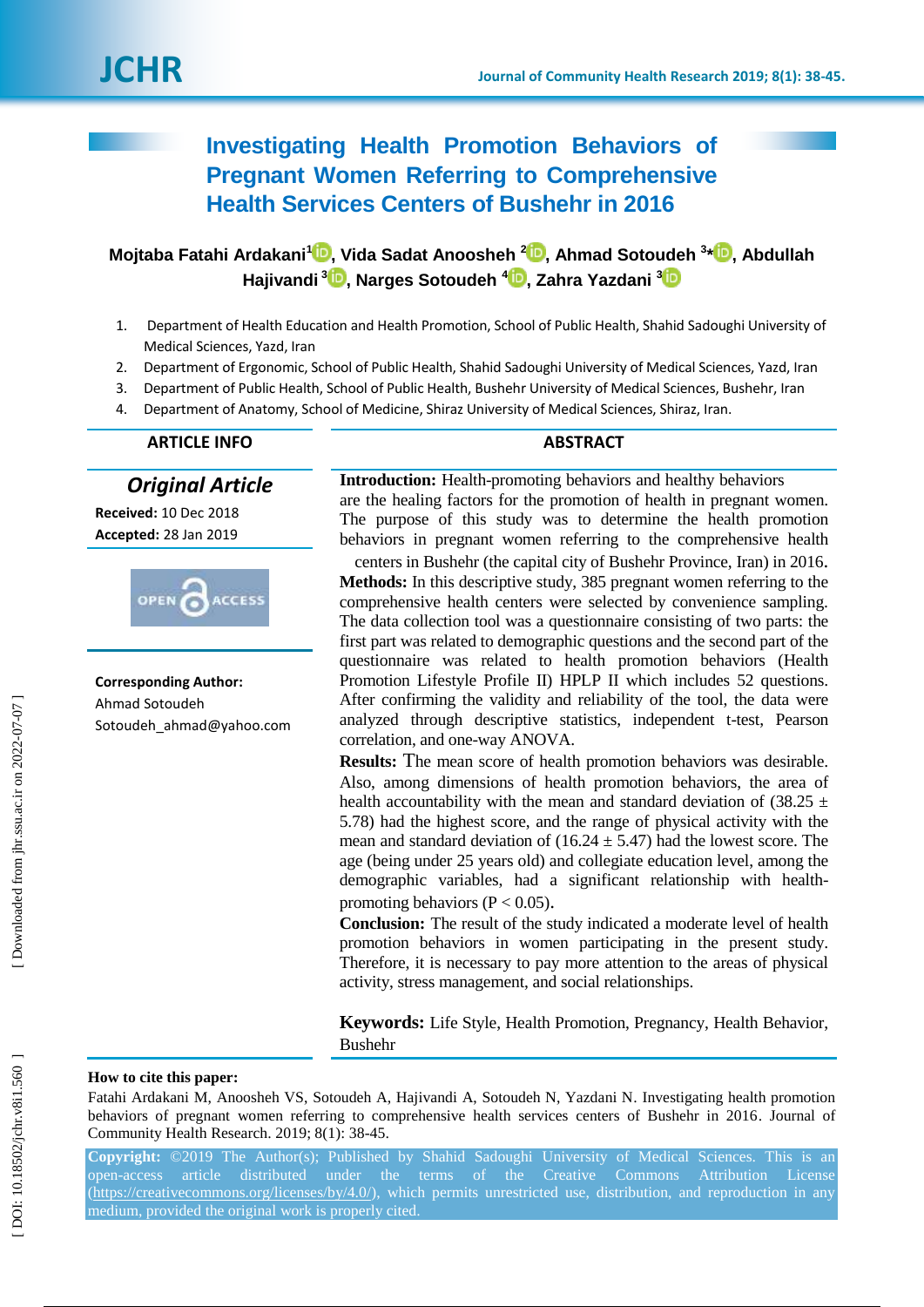### **Introduction**

Healthy behaviors are a normal daily routine that individuals have accepted in their lives in a way that is acceptable to them. These activities affect the health of the individuals (1). Health promoting behaviors are any action that is taken to increase or maintain a person's health and self-efficacy (2). Researches have shown that lifestyles and human behaviors are the cause of many chronic diseases (3). Improving and maintaining a healthy lifestyle for health professionals remains a continuing and global challenge (4). Health promotion behaviors are one of the key determinants of health, which is recognized as the underlying cause of the absence of many diseases, and promotion of health and prevention of diseases are directly related to these behaviors (5). Health promotion behaviors are classified in criteria and social relationships, health responsibilities, self-esteem, stress management, nutrition, and physical activity. All of these six dimensions of health promotion behaviors are to protect people's quality of life (6, 7). Health promoting behaviors have an impact on the quality of life in individuals, and having a healthy lifestyle model is a multidimensional issue of self-care activities as well as an individual's perception that such behaviors are for the preservation and promotion of his or her health (8, 9). The results of the studies showed that the behaviors and lifestyles of people are the causes of diseases.

52% of the causes of deaths are related to unhealthy behaviors and unhealthy lifestyle (10). Many health problems, including all kinds of chronic diseases such as cardiovascular disease, cancers, obesity, and diabetes, which are prevalent in most countries, are related to lifestyle and unsanitary behaviors of individuals (11) there are some studies done by the researchers on pregnant mothers about health promotion behaviors. In one study, it was found that mothers had the highest score in the area of responsibility and had the lowest score in stress management (12). In similar studies, the field of spiritual growth obtained the highest score, and the physical activity obtained the lowest score (13 -15). In the other study, the highest and lowest score in the dimensions of health promoting behaviors were reported in terms of nutrition and social

relationships, respectively (16). Considering the vital role of mothers, their health is considered to be equal to the health of infants and children (17). Contextual factors in the life cycle of mothers such as feeding, stress management, exercise and rest, interpersonal communication, and care of pregnancy period are part of the lifestyle of mothers (18). Researches showed that psychological problems and the stress experienced during pregnancy can have negative effects on the health of the fetus and mother (19). Therefore, the lack of stress management during pregnancy is one of the factors affecting the growth and developmental neonatal delay (20). Thus, because of the importance of health -promoting behaviors during pregnancy, which is the health of the fetus and mother, and the fact that no study has been conducted to determine the health promotion behaviors in pregnant women in Bushehr, the present study aimed to determine the health -promoting behaviors in the pregnant women of Bushehr city in 2016 .

# **Methods**

This descriptive study was performed on 385 pregnant women who went to in Bushehr comprehensive health centers for consultation in 2016. The criteria for choosing the subjects were being at least one year in Bushehr, having no musculoskeletal problems, and willing to participate and leaving the medication.

Among the 13 centers four centers were randomly selected which were under the supervision of the health center of Bushehr. The pregnant women who went to comprehensive health centers for consultation for the routine prenatal care and had the conditions of participation in the study were selected to participate in the study. The sample size was determined based on the formula, with 95% confidence level and estimated error equal to 0.1 standard deviations. Thus, 385 samples were determined.

# $n=$  z2 $\epsilon$ 2/ (0.1  $\epsilon$ ) 2= (1.96)2\*100=385

The questionnaire consisted of two parts: the first part of the questionnaire consisted of 10 questions about the subjects' demography (information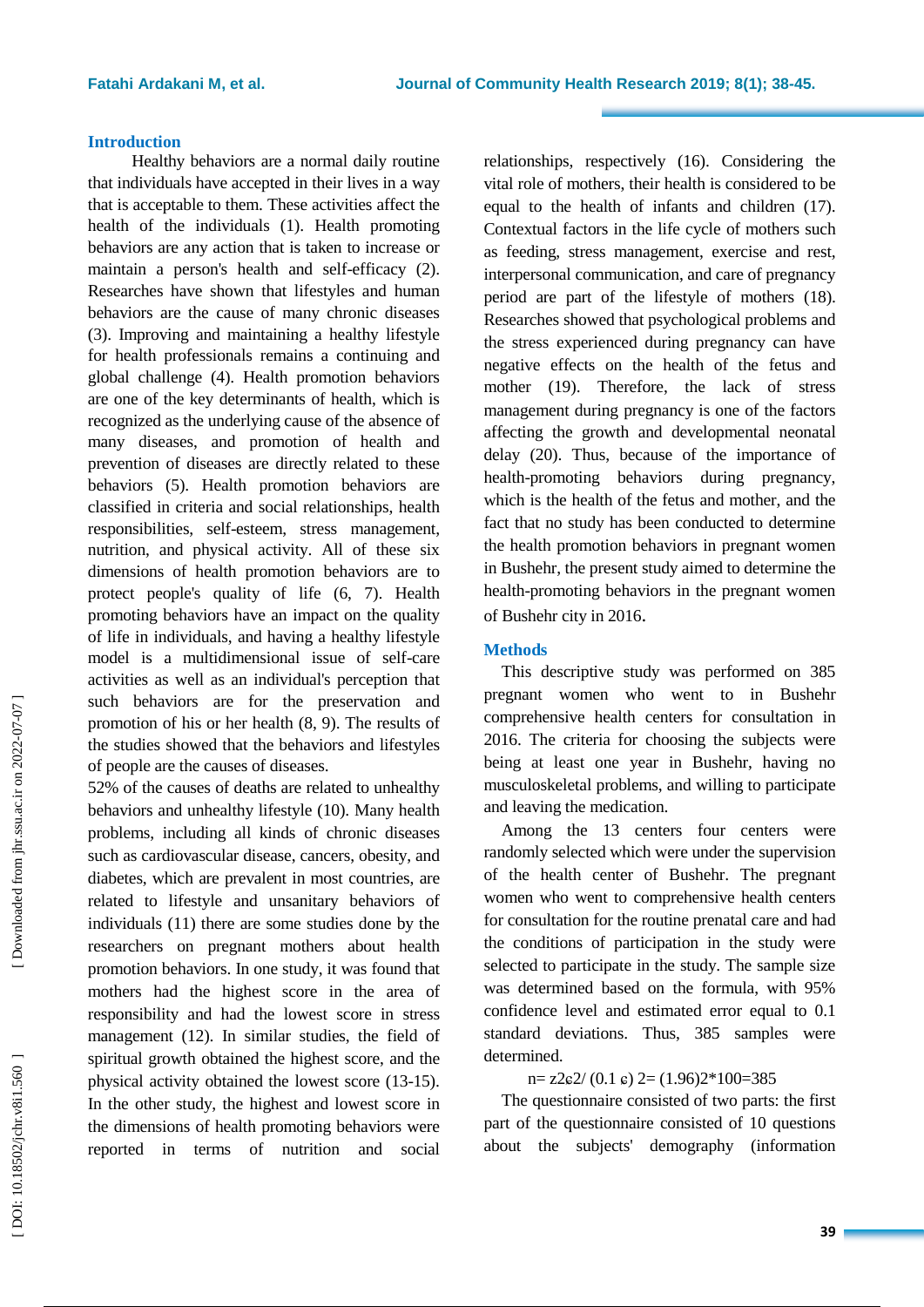including age, level of education, spouse education, occupation, history of illness, income status, number of pregnancies, number of children, type of delivery, tobacco -addicted). Participants assessed their financial status as low, moderate and good by self-declaration,). The second part of the valid questionnaire of health promotion behaviors (Health promotion lifestyle profile II: HPLP II) which is a 52 -item tool was the original English version that measures the health -promoting lifestyle in six sub scales based on the Pender Health Promotion Framework and was developed and revised by Walker and colleagues in 1987 (21).

The reliability of the questionnaire was assessed. Thirty pregnant women completed the questionnaire. Mean score of Cronbach alpha was normal ( $\alpha > 0.6$ ). This questionnaire provides a multidimensional assessment of health promotion behaviors. In this way, the frequency of applying health promotion behaviors is measured in 6 dimensions of health responsibility (9 questions), physical activity (8 questions), spiritual growth (9 questions), nutrition (9 questions), stress management (8 questions), and relationships (9 questions), that is 52 questions in totall. In front of each question, there are four answers; never (1), sometimes (2), often (3) and always (4). The total score of overall health promotion behaviors is between 52 and 208, and for each dimension, a separate score should be calculated (21) the scores obtained from the questionnaire range from a minimum of 54 to a maximum of 216 variables. A score of 54 to 90 shows a poor lifestyle, a score of 90 to 135 shows a moderate lifestyle and a score of over 135 shows a desirable lifestyle. The lower the score, the lower the health promotion behaviors and the higher the score, health promotion behaviors are at a more favorable level. In other words, with the increase in the score of health promotion behaviors, the individual is maintaining and sustaining his health. Validity and reliability of this questionnaire in Iran were measured by Mohammadi Zaidi et al. and the Cronbach's alpha coefficient for the whole tool was calculated to be 0.82 (19). For the reliability of the research, preliminary study on 30 pregnant women was done to ensure the reliability of the research instrument. After calculating the reliability, Cronbach's alpha of the responsibility scale was 0.84, physical activity 0.85, nutrition 0.78, self-actualization 0.91, stress management 0.81, and social relationship 0.79 which shows that the level of all was desirable and acceptable. After obtaining permission from the Research Delegation and the Ethics Committee of the University, the researchers, in coordination with the health center of Bushehr began to take samples. In order to collect the data, they were sent to the selected centers in person, and after clearing the purpose of the research and ensuring that the information of the individuals would remain confidential and with complete satisfaction of the mothers, questionnaires were given to them to be completed.

After completing the self-report questionnaires, the data were analyzed using SPSS 20 software. The descriptive statistics (frequency, percentage, mean and standard deviation) were used to describe the demographic variables and describe the health promotion behaviors. The correlation between different areas of health promotion behaviors was investigated and Pearson's coherency coefficient and its dimensions at different levels demographic variables, Independent t -test and One - Way Variance Analogue were used. A significant level of 5% was considered.

#### **Results**

In this study, 385 pregnant women referring to the comprehensive health centers were investigated. The results showed that demographically the average and standard deviation of pregnant women were 29±4.88 with the age range of 18 to 44. According to the level of education, 138 (35.8%) of the studied women had a diploma education, and 151 (39.2%) of their spouses reported high school education, 314 (81.5%) of the participants were housewives, 125 (34.4%) of the participants reported having a history of the disease, 254 (65.9%) of the sample units reported average household income. 135 of the pregnant women (35%) reported to have a second pregnancy, and 142 (51.2%) had one child. Also, 211 (54.8%) of women tended to choose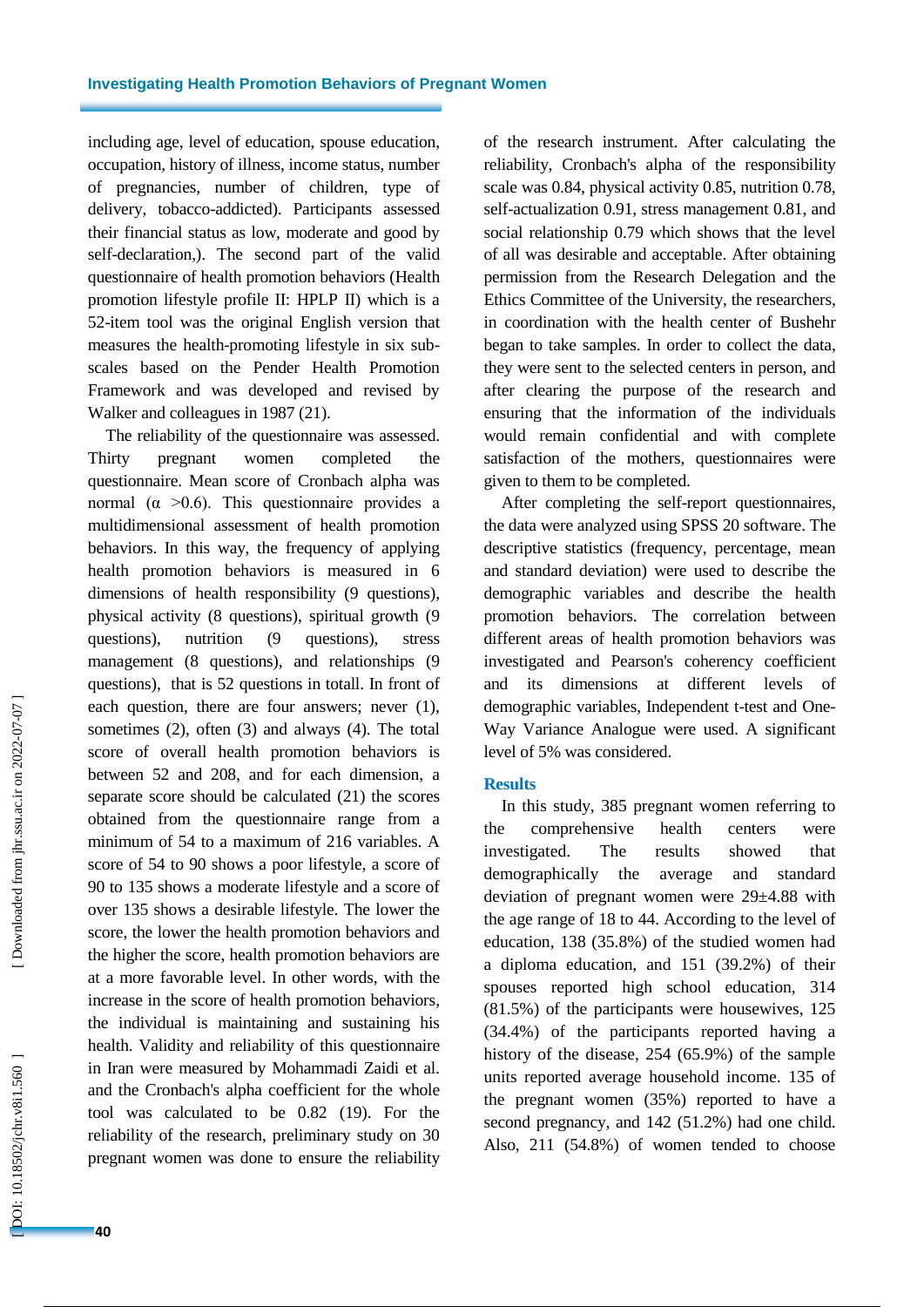normal delivery. 37 (9.6%) of the samples reported smoking during pregnancy. The frequency

distribution of responses is given in Table (1)

| Table1. Mean±SD of health promotion behaviors and the relationship between the variables studied in the |  |  |  |  |
|---------------------------------------------------------------------------------------------------------|--|--|--|--|
| narticinante                                                                                            |  |  |  |  |

|                  |                         | participants       |                 |          |
|------------------|-------------------------|--------------------|-----------------|----------|
| <b>Variables</b> |                         | <b>Mean</b> ±SD    | number(Percent) | P. Value |
| Age              | Under 25 years old      | 139.60±22.80       | 117(30.38)      | 0.005    |
|                  | 25-34 Years Old         | $139.25 \pm 21.25$ | 118(48.83)      |          |
|                  | 35-44 Years Old         | 135.60±20.65       | 80(2077)        |          |
| Level of         | Elementary              | $135.33 \pm 22.85$ | 54(14.02)       | 0.009    |
| Education        | Middle School           | $136.65 \pm 19.09$ | 105(27/27)      |          |
|                  | <b>High School</b>      | 140.45±21.90       | 138(35/84)      |          |
|                  | Collegiate              | 140.96±21.32       | 88(22.85)       |          |
| Husband's        | Elementary              | 137.45±20.38       | 47(12.20)       | 0.475    |
| education        | Middle School           | 137.68±20.54       | 98(25.45)       |          |
|                  | <b>High School</b>      | $140.32 \pm 21.19$ | 151(39.22)      |          |
|                  | Collegiate              | 141.17±17.74       | 89(23.11)       |          |
| Job              | Employed                | 141.25±21.14       | 71(18.44)       | 0.254    |
|                  | Housewife               | 139.41±21.56       | 314(81.55)      |          |
| History of       | Have                    | 139.24±20.19       | 125(34.46)      | 0.675    |
| the disease      | Have Not                | $140.55 \pm 21.65$ | 260(67.53)      |          |
| Income           | Low                     | 137.87±20.15       | 98(25.45)       | 0.347    |
| status           | Medium                  | 139.45±21.55       | 254(65.97)      |          |
|                  | High                    | 139.96±21.89       | 33(8.57)        |          |
| Pregnancy        | First                   | 138.82±21.72       | 108(28.47)      | 0.278    |
| period           | Second                  | 142.45±22.75       | 135(3554)       |          |
|                  | Third                   | $140.54 \pm 21.17$ | 89(23.11)       |          |
|                  | Fourth                  | $140.33 \pm 22.85$ | 53(13.76)       |          |
| Number of        | 1                       | $141.25 \pm 21.12$ | 142(51.26)      | 0.545    |
| children         | $\overline{c}$          | $140.41 \pm 22.15$ | 79(28.51)       |          |
|                  | 3                       | 138.55±21.87       | 35(12.63)       |          |
|                  | 4                       | 138.89±22.14       | 21(7.58)        |          |
| Type of          | Natural Childbirth      | 138.14±22.36       | 211(54.80)      | 0.495    |
| childbirth       | <b>Cesarean Section</b> | $138.54 \pm 21.78$ | 174(45.19)      |          |
| Tobacco          | Yes                     | $136.22 \pm 22.54$ | 37(9.61)        | 0.267    |
| addicted         | No                      | $138.21 \pm 22.54$ | 348(90.38)      |          |
|                  |                         |                    |                 |          |

One-way analysis of variance,  $P < 0.05$  was significant

In this study, the overall score of health promotion behaviors in pregnant women was 149.27  $\pm$  21.29. The results of the study also showed that among the dimensions of health

promotion behaviors, the highest and lowest scores were related to areas of health responsibility and physical activity, respectively (Table 2).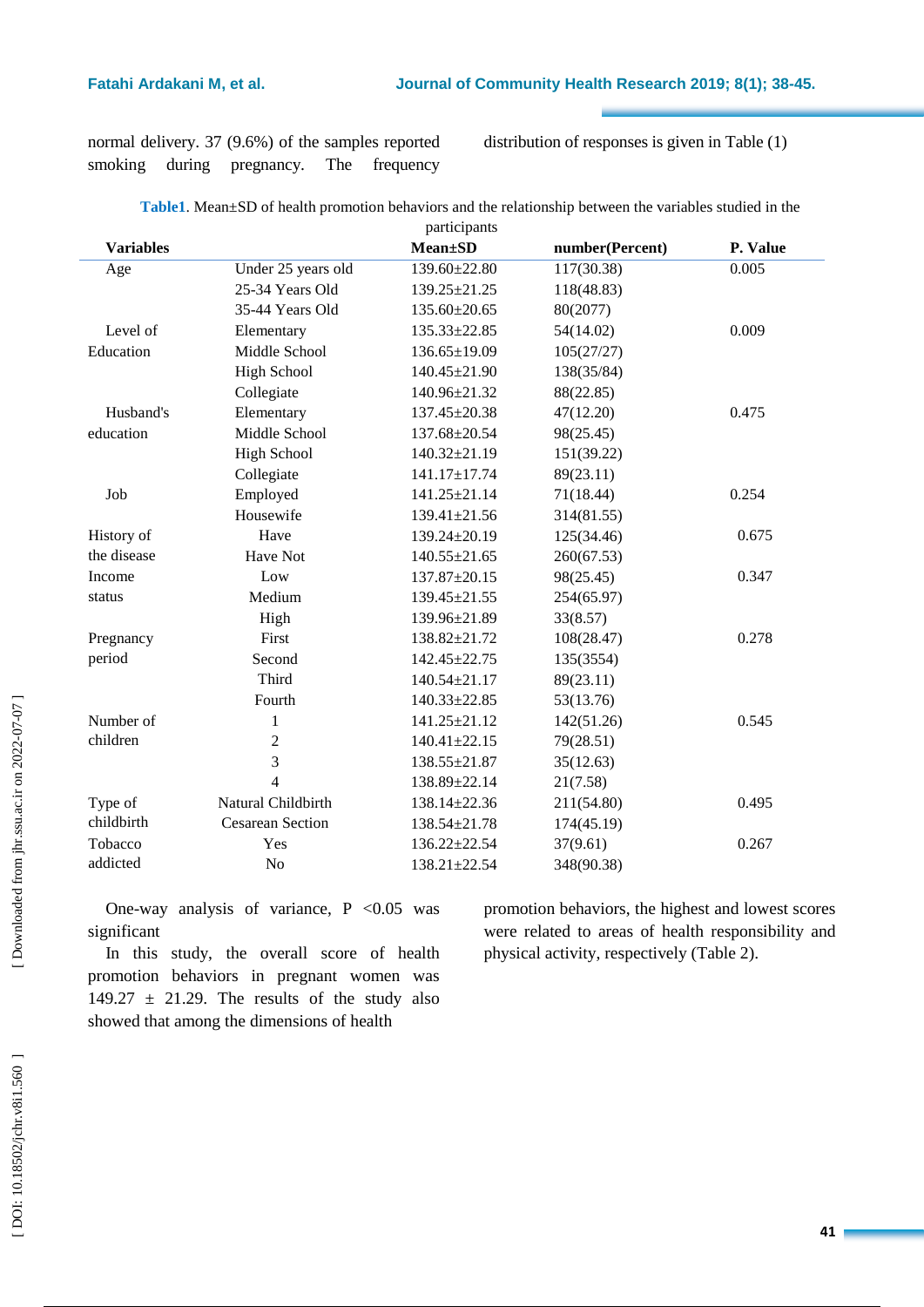### **Investigating Health Promotion Behaviors of Pregnant Women**

| <b>Health promotion behaviors</b> | $Mean \pm SD$      | <b>Score Limit</b> |
|-----------------------------------|--------------------|--------------------|
| dimensions                        |                    |                    |
| Spiritual growth                  | $35/41 \pm 6/21$   | $9 - 36$           |
| Health responsibility             | $35/52 + 5/78$     | $9 - 36$           |
| Physical activity                 | $16/24 + 5/47$     | $8-36$             |
| <b>Nutrition</b>                  | $25/41 + 4/99$     | $9 - 36$           |
| Stress management                 | $17/01 \pm 5/07$   | $8-36$             |
| Interpersonal relationships       | $24/18 + 4/21$     | $9 - 36$           |
| Total health promotion behaviors  | $149/27 \pm 20/21$ | 52-208             |

| <b>Table2.</b> The Mean±SD of health promotion behaviors dimensions in the participants |  |  |  |  |
|-----------------------------------------------------------------------------------------|--|--|--|--|
|-----------------------------------------------------------------------------------------|--|--|--|--|

According to Table 3, among the different dimensions of behaviors, promoting health is a direct and meaningful relationship.

|                       |             |            | <b>THOROGE COLLUMITY OCCHOOL THE VALIONS CHIREHOLIS OF HUMAN PLOTHOLISH OCHAVIOLS</b> |            |            |   |
|-----------------------|-------------|------------|---------------------------------------------------------------------------------------|------------|------------|---|
| Health promotion      |             | 2          | 3                                                                                     | 4          | 5          | 6 |
| behaviors dimensions  |             |            |                                                                                       |            |            |   |
| Physical activity     |             |            |                                                                                       |            |            |   |
| Health responsibility | P<0.001     |            |                                                                                       |            |            |   |
|                       | $R = 0.32$  |            |                                                                                       |            |            |   |
| Spiritual growth      | P<0.001     | P < 0.001  |                                                                                       |            |            |   |
|                       | $R = 0.15$  | $R = 0.51$ |                                                                                       |            |            |   |
| Stress management     | P<0.001     | P < 0.001  | P < 0.001                                                                             |            |            |   |
|                       | $R = 0.36$  | $R = 0.23$ | $R = 0.59$                                                                            |            |            |   |
| Interpersonal         | P<0.001     | P<0.001    | P<0.001                                                                               | P<0.001    |            |   |
| relationships         | $R = 0.052$ | $R = 0.36$ | $R = 0.53$                                                                            | $R = 0.52$ |            |   |
| Nutrition             | P<0.001     | P<0.001    | P<0.001                                                                               | P<0.001    | P<0.001    |   |
|                       | $R = 0.53$  | $R = 0.41$ | $R = 0.36$                                                                            | $R = 0.59$ | $R = 0.52$ |   |

**Table3.** Correlation between the various dimensions of health promotion behaviors

# **Discussion**

In this study, health promotion behaviors in pregnant women referring to Bushehr comprehensive services centers were investigated. The results of this study showed that the overall score of health promotion behaviors in pregnant women was  $149.27 \pm 20.21$  which indicates a desirable level among the pregnant mothers.

These results were in line with studies by Khodaveisi et al., Mahmoodi et al., and also Malakouti et al. (23, 13 -22). In another study by Gharaibeh et al. to assess the health -promoting behaviors and its related factors in pregnant women in Jordan, the average overall score of overall health -promoting behaviors was reported to be in line with the current study (16). In a study by Chen et al. on the assistance of Chinese nurses, they reported a moderate score of overall health -

promoting behaviors (23). Contrary to the results of this study, Hsiao and colleagues also looked at health promotion behaviors among Vietnamese immigrant women in Taiwan. The results showed a very low level of health promotion behaviors (24). This difference can be due to the fact that the target community is different. , The refugees usually have different culture and values in contrast to the residents so they have higher rates of illness, and also limited access to resources which effects their lifestyle. The results of studies showed that pregnant mothers are motivated to improve their lifestyle habits and promote healthy behaviors at the onset of pregnancy (25 -26). Therefore, it can be concluded that pregnant mothers can make positive changes in their health-promoting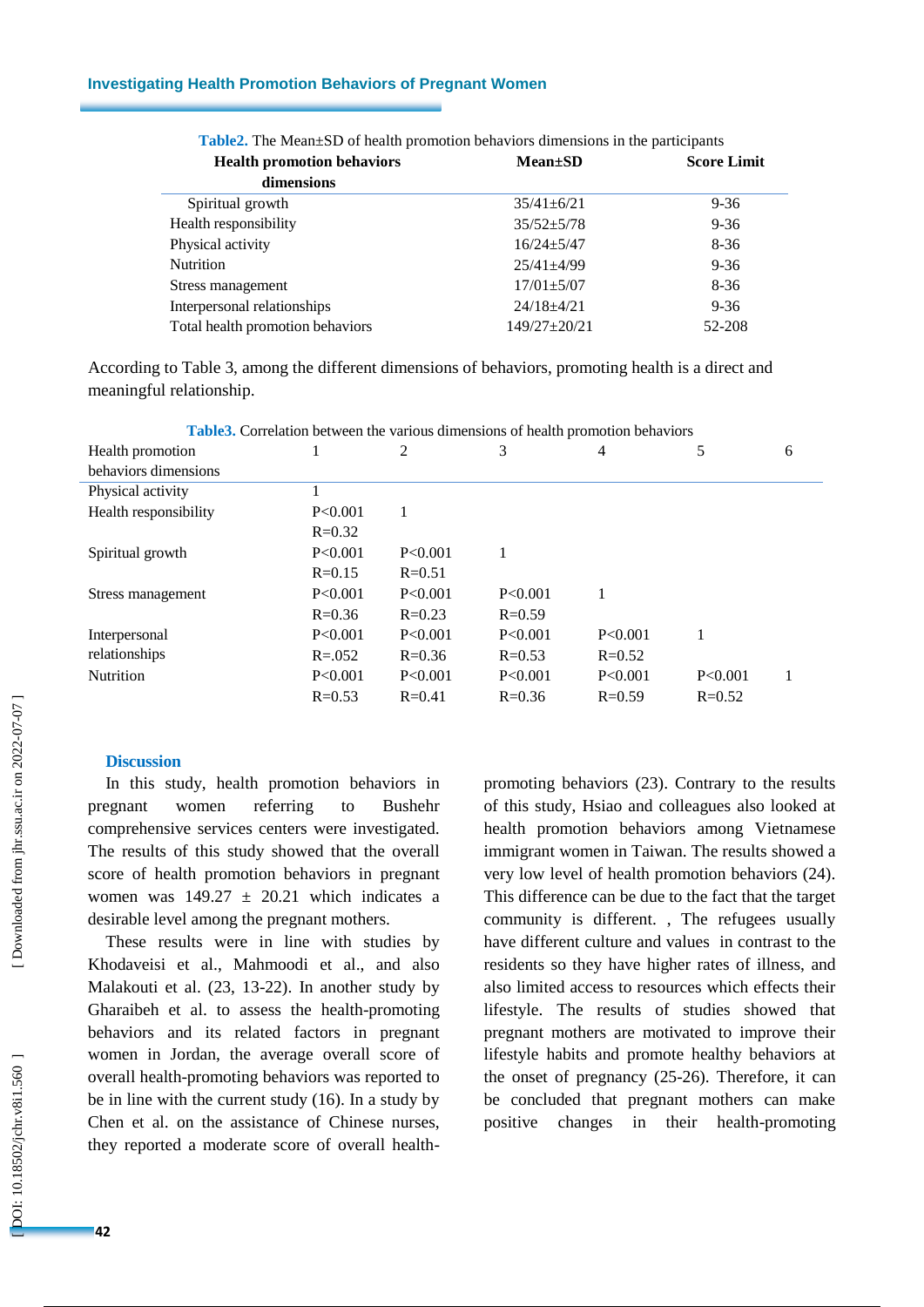behaviors because of their health and their fetus during pregnancy.

Other findings from this study showed that the scores of health promotion behavior areas range from highest to lowest, including areas of responsibility, self-actualization, nutrition, social relationships, stress management, and physical activity. In the study of Gharaibeh et al., the areas of health promotion behaviors were from the highest to lowest scores including health, self esteem, social relationships, nutrition, stress management and physical activity, respectively, is in line with the highest and lowest scores in promoting health behavior in the present study (16). However, Rosta et al. in a study evaluated the self-efficacy and promoting behaviors of women in reproductive age in Shiraz and the highest and lowest scores were related to nutrition and social relationships, respectively (14). The study by Malakouti and colleagues reported the highest score in terms of nutrition and the lowest score in the field of physical activity (22). Mahmoodi et al. reported the highest score in spiritual growth and the lowest score in physical activity (13). In the study by Chen et al. in nurses' care, they reported the highest score in the field of interpersonal relationships and the lowest score in the field of physical activity (23).

Regarding the cause of the highest score in the field of interpersonal relations, they argued that in line with the nature of the work of the nurses and the scope of patient care, which is a complex, and repetitive work that is carefully and emphatically on interpersonal relationships, in fact, facilitating interpersonal relationships among nurses will improve care and effectiveness. In the study by kavlak et al., in low -income pregnant women in Turkey, the highest score was in terms of nutrition and social support and the lowest score was related to sport and stress management (27).

It can be concluded that in the studies conducted on pregnant women, the lowest score was belonged to the physical activity field. So the results of studies on the prevalence of physical activity in pregnant women in different countries also inndicated a decrease in physical activity during pregnancy in terms of level, duration, and severity (28 -30). Usually, in pregnant women, the most common form of exercise is walking. Therefore, it is possible to increase the physical activity according to the history of physical activity before pregnancy and according to pregnancy conditions in the routine counseling by the health team on physical activity such as walking.

The results of this study showed a significant reverse correlation between age and health promotion behaviors. In the same vein, Khodaveisi et al. stated that with the increase in age, overall scores for overall health -promoting behaviors were reduced (12). However, Mahmoodi et al., and also Gokyildiz et al. in their studies on pregnant women in Turkey, reported that health promotion behaviors had declined with maternal age but were not statistically significant (31,13). As age increases, the individual's physical condition also changes. These changes contain slow metabolism, low physical activity, a decrease in appetite and digestive problems. Thus, in order to promote health and physical activity, counseling with a nutritionist and screening is highly recommended.

In this study, with the increase in the education, level of pregnant mothers, the overall scores for health -promoting behaviors also increased, and the difference was statistically significant which was consistent with the study by Kavlak and Gokyildiz et al. (27,31). However, Mahmoodi et al. reported that with increasing levels of education, health promotion behaviors in pregnant mothers increased, but this difference was not significant (13). People with higher levels of education are more likely to improve their lifestyle habits (30).Health literacy is associated with education. Low is one of the barriers in problem-solving. Those with low level of education should find accurate health information and have access to services. Thus, health providers should consider the people with a low level of education, and provide simple and conceivable information.

One of the limitations of the study was that a self-report questionnaire was used and also a sampling was available which reduces the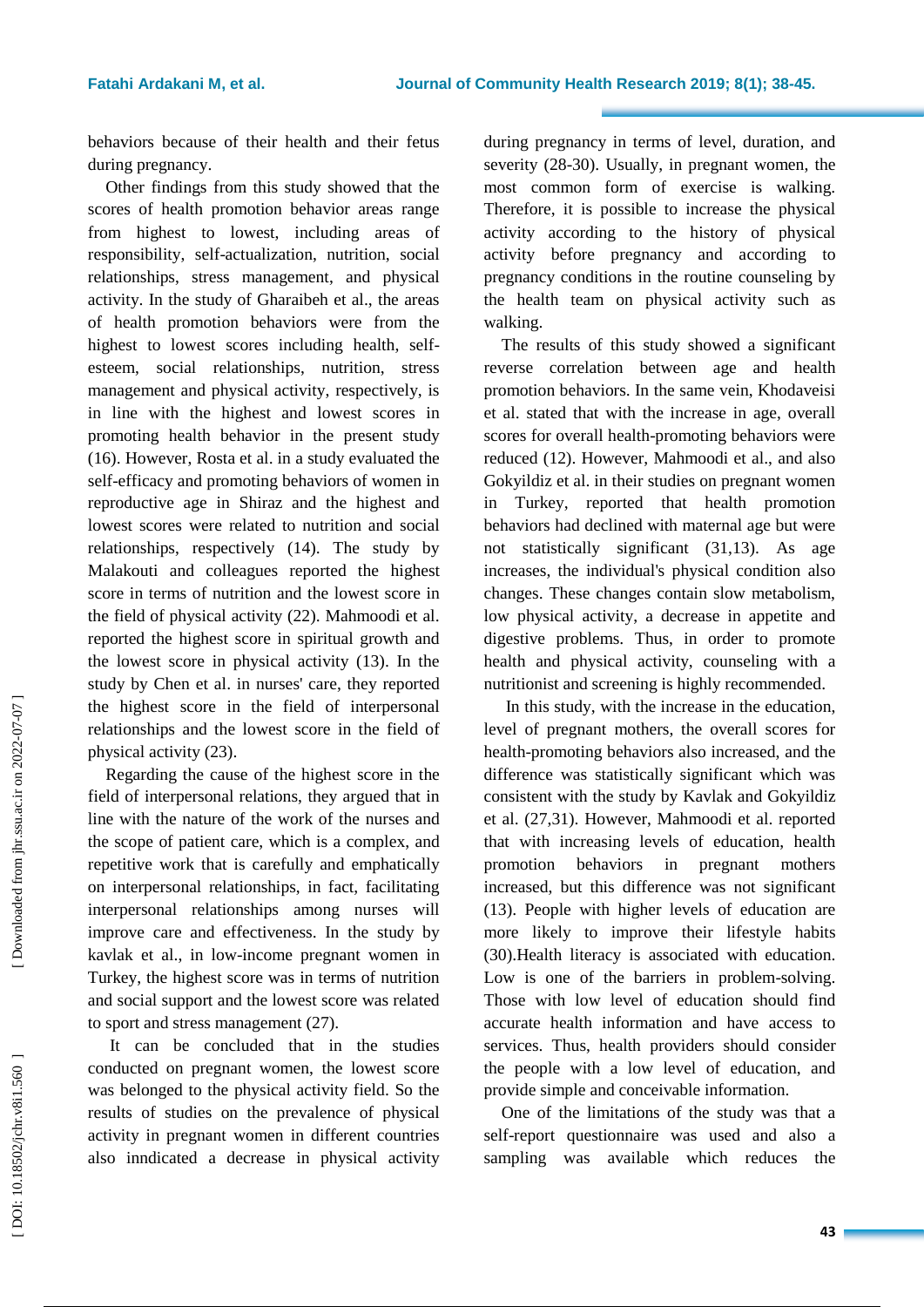generalization of the results. Therefore, it is suggested that in future studies, random sampling be used from comprehensive health centers and effective interventions should be designed according to the areas of health promotion behaviors and the effect of education on these behaviors should be considered.

### **Conclusion**

The results of this study showed that the overall score of health promotion behaviors in pregnant women was moderate. Strengthening health promoting behaviors during pregnancy is vital for the health of pregnant and fetal mothers. The results of the study showed that the level of maternal health -promoting behaviors in this study was moderate. Also, the results showed that there was a significant relationship between demographic factors, the age of under 25 years old and collegiate education level with healthpromoting behaviors. It is considerably necessary

for health care providers to pay more attention to the areas of social relationships, stress management and physical activity in routine care of pregnant mothers.

#### **Acknowledgments**

This project was approved by Bushehr University of Medical Sciences with the code number of 6510 and the ethics code of IR.Bpums.Rec.159.1394 in 2015. We are grateful to the Vice -Chancellor for Research and Technology of Bushehr University of Medical Sciences who provided the cost of this project. We also thank all mothers who participated in this study, the caretakers of Bushehr comprehensive health centers and health care providers who have facilitated the participation of the mothers and researchers in this study.

### **Conflict of Interest**

There are no conflicts of interest to declare .

## **References**

- 1. Lo SW, Chair SY, Lee FK. Factors associated with health -promoting behavior of people with or at high risk of metabolic syndrome: based on the health belief model. Applied Nursing Research. 2015; 28(2): 197 -201.
- 2. World Health Organization (WHO). Global Status Report on No communicable Diseases. Available at: URL: [https://apps.who.int/iris/bitstream/handle/10665/148114/9789241564854\\_eng.pdf?sequence=1](https://apps.who.int/iris/bitstream/handle/10665/148114/9789241564854_eng.pdf?sequence=1) . Accessed March 17 2019.
- 3. Chiou AF, Hsu SP, Hung HF. Predictors of health -promoting behaviors in Taiwanese patients with coronary artery disease. Applied Nursing Research. 2016; 30(1): 1 -6.
- 4. Chiang CH, Yang SC, Hsu WC. Development and validation of the e -health literacy scale and investigation of the relationships between e -health literacy and healthy behavior among undergraduate students in Taiwan. Formosa Journal of Mental Health. 2015; 28(3): 389 -420.
- 5. Yokokawa H, Yuasa M, Sanada H, et al. Age and sex -specific impact of health literacy on healthy lifestyle characteristics among Japanese residents in a rural community. Health. 2015; 7(6): 679 -688.
- 6. Saint Onge JM, Krueger PM. Health lifestyle behaviors among U.S. adults. SSM Population Health. 2017; 3(1): 89 –98.
- 7. Ahmadi A, Roosta F. Health knowledge and health promoting lifestyle among women of childbearing age in Shiraz. Women's Health Bulletin. 2015; 2(3): e25342.
- 8. Shaheen AM, Nassar OS, Amre HM, et al. Factors affecting health -promoting behaviors of university students in Jordan. Health. 2015; 7(1): 1 -8.
- 9. Tehrani H, Taghdisi MH. Community action: a strategy for health promotion. Iranian Journal of Health Education and Health Promotion. 2015; 2(4): 255 -259. [Persian]
- 10. Allah ES, Elzeiny HH, Ali RA. Health protecting and health promoting behaviors among preparatory school students in Zagazig city. American Journal of Nursing. 2015; 4(5): 247 -254.